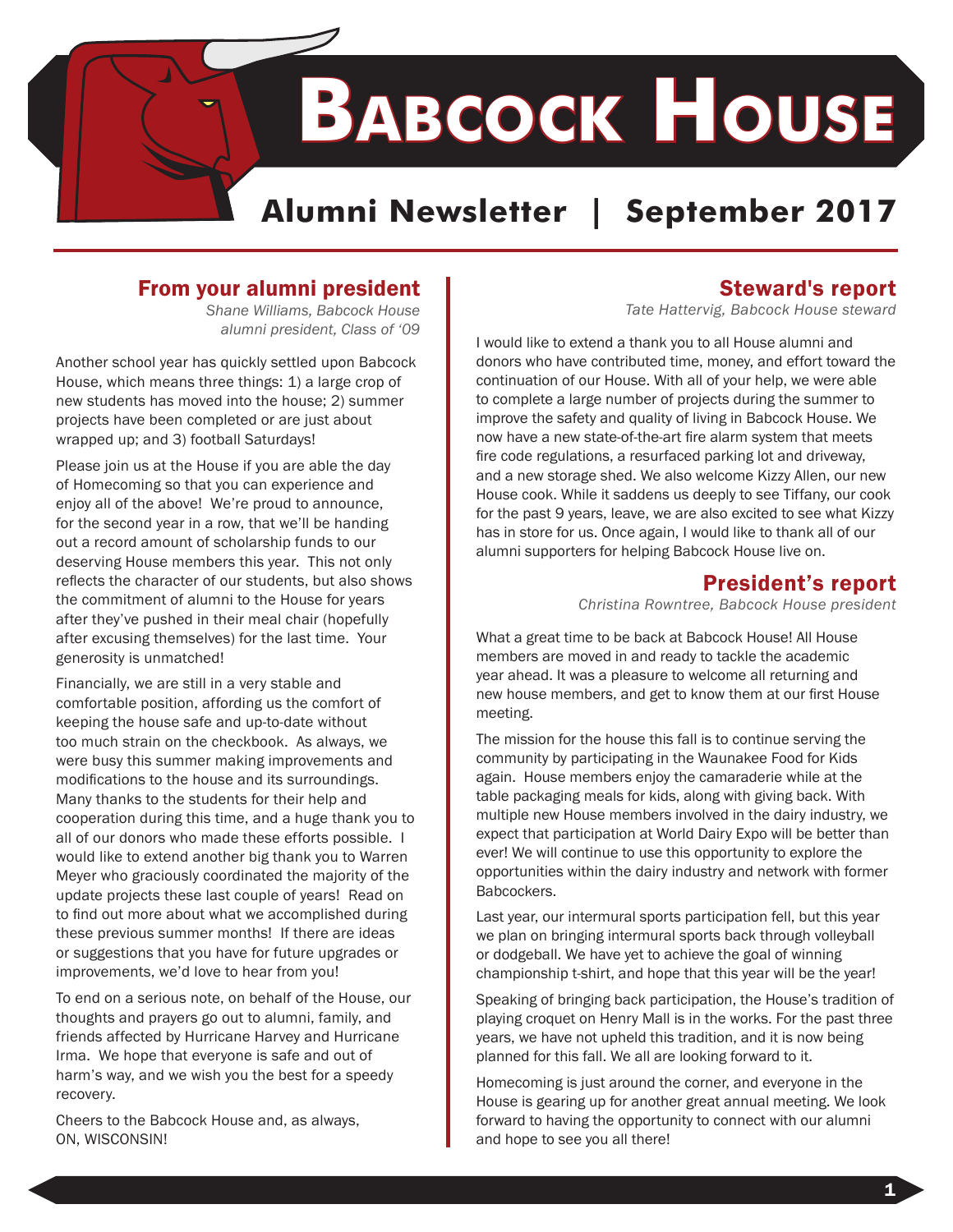## **Babcock House Alumni**

## Seeing each other once a year just isn't enough!

Save the date for a Babcock House summer reunion picnic! James Voss, Jeff Smoller and a group of other Babcock alums are coordinating a great get-together for all Babockers. They would love to see members from the '50s and '60s and all the way to the newest alumni!

Here are the details:

### **Babcock House Summer 2018 Reunion Picnic** Date: Saturday, August 4, 2018 Time: 11 a.m. to 3 p.m. Location: MackKenzie Environmental Center in Poynette, Wisconsin

This venue is a great destination for the whole family. It is just off the Interstate and includes trails, animals and Wisconsin DNR nature exhibits. Learn more at dnr.wi.gov/ education/mackenzie.

Stay tuned for more picnic details in our spring newsletter!

## We have a new email address!

Need to get in touch with your Babcock House alumni friends? We have a new email address: babcockhousealumni@gmail.com. Please email us if you would like to receive your Babcock House newsletter electronically. You can save us a few bucks if you do!

## Meet the new crew

A new crew of students is quickly embracing the House, the Home and the Tradition of Babcock. Put a face to these names and profiles at the upcoming Homecoming Annual Meeting!

#### Addison Arndt | Ontario, Wisconsin | Freshman | Agricultural business & theatre

*Future plans:* Work in agricultural law, dealing with natural resources and crop land management

*"I'm so glad I picked Babcock to start my freshman year. I have a family to come home to every night that shares my passion for the industry I love so much. I can't wait for all the fun to come."*

#### Victor Calimano | Queens, New York | Junior | Pure mathematics

*Future plans:* Do something math-related

*"I chose Babcock for a few reasons: To build a sense of community, affordable housing, and get enough exercise to and from campus classes."*

#### Cassidy Dabbs | Pleasant Prairie, Wisconsin | Freshman | Dairy science *Future plans:* Become a large animal vet

*"I chose Babcock because I wanted to be with other students with similar majors. I love how welcoming all the House members are."*

#### Jenna Langrehr | West Salem, Wisconsin | Freshman | Life sciences communication & dairy science

*Future plans:* Working in a form of ag journalism or become a classifier *"I chose Babcock because my cousin lived here before me (and is still living here this year). When I visited Madison for a college tour, she showed me around the House. It looked like a great opportunity to meet new people and instantly have connections while transitioning to the college lifestyle."*

#### Luke Kastenson | Raymond, Wisconsin | Freshman | Biological systems engineering

*Future plans:* Make an impact on the industry that made me who I am *"I chose Babcock House because I felt that it would help me to adjust to living in Madison. I believe that Babcock House isn't just a house, it is a home away from home."*

#### Haley Kniget | Brookfield, Wisconsin | Sophomore | Forestry

*Future plans:* Finish college and get a job with the U.S. Forestry Department *"I chose to live at Babcock because of the community aspect. I grew up in a house of six people, so I like bunking with others, sharing meals around a big table, and cramming into the living room to watch a movie."*

#### Debbie Machuca | Chicago, Illinois | Sophomore | Dairy science & agricultural business

#### *Future plans:* Attend graduate school

*"Being a social member last semester really opened by eyes to how close Babcock House really is as a community. Meeting people from distinct backgrounds with different interests really intrigued me. Despite the differences, Babcock House is indeed a family. I'm excited to spend the next three years living with people who want nothing more than to carry House traditions and make college as fun as possible."*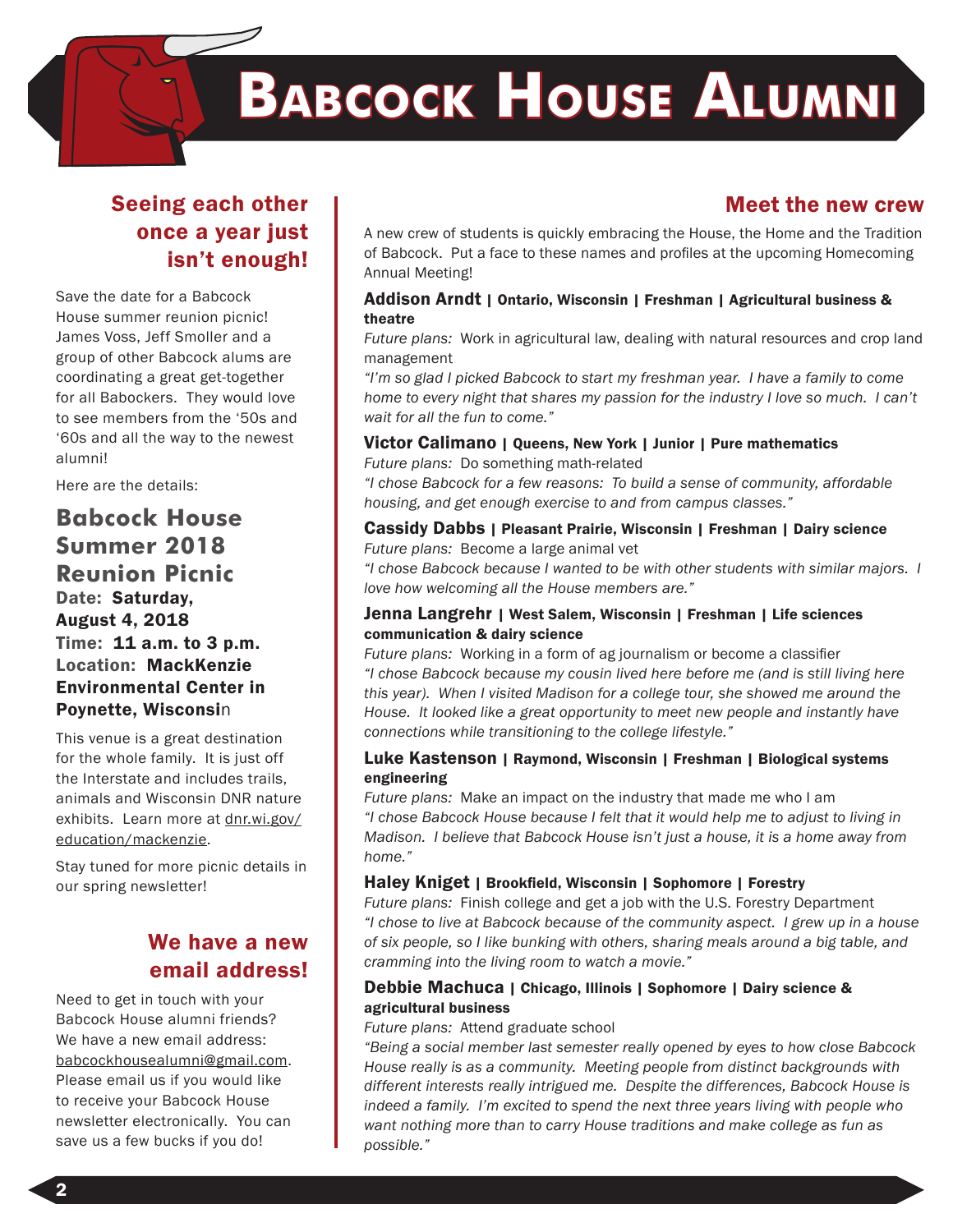## **Newsletter | September 2017**

## **Homecoming & Babcock House Annual Meeting**

## *Saturday, October 21*

## **9 a.m. | Annual Meeting**

*Recap of House financials, scholarship presentations, board election and tailgate meal Parking available at the House for Babcock alumni*

**11 a.m. | Kickoff**  *UW Badgers take on the Terrapins of the University of Maryland*

## Park here!

Will you make the trip to campus this fall to cheer on our Wisconsin Badgers football team? If so, remember Babcock House is a convenient place to park. Just a few blocks from Camp Randall Stadium, you can celebrate game day like old times before kick-off. Parking is just \$15 per vehicle. See you at the game!

## The most fun you'll have on any board

Here's a great way to have a big impact on the future of Babcock House: Serve on the Babcock House Alumni Board of Directors! The board meets about eight times each year in a casual setting at the House. Most meetings are preceded by a meal with the students. Members of the Board of Directors are elected at the Annual Meeting and serve five-year terms.

This year's elections will take place on Saturday, October 21 at 9 a.m. We have two spots to fill on the board this year.

Contact Shane Williams, Babcock House alumni president (shane.williams14@gmail.com) with any questions you may have about serving on the Babcock House Board of Directors.

### Meet the new crew*...continued*

#### Jacob Nicholson | Hortonville, Wisconsin | Junior | General engineering

*Future plans:* Graduate with an engineering degree and get a business degree at some point

*"I chose Babcock because I already had met people here previously since my sister lived here and a majority of them are from small town areas."*



#### Jessica Noble | Burlington, Wisconsin | Freshman | Dairy science

*Future plans:* Become the first female owner of my family's dairy farm

*"I chose to live at Babcock because, within the hustle and bustle of Madison, Babcock is the closest place to feel like home."*

#### Kate Nuttleman | Bangor, Wisconsin | Freshman | Dairy science

*Future plans:* Return to the family farm

*"I chose to live in Babcock because it has a family feel to it, and I liked the idea of living in a house with people that share similar interests and backgrounds."*